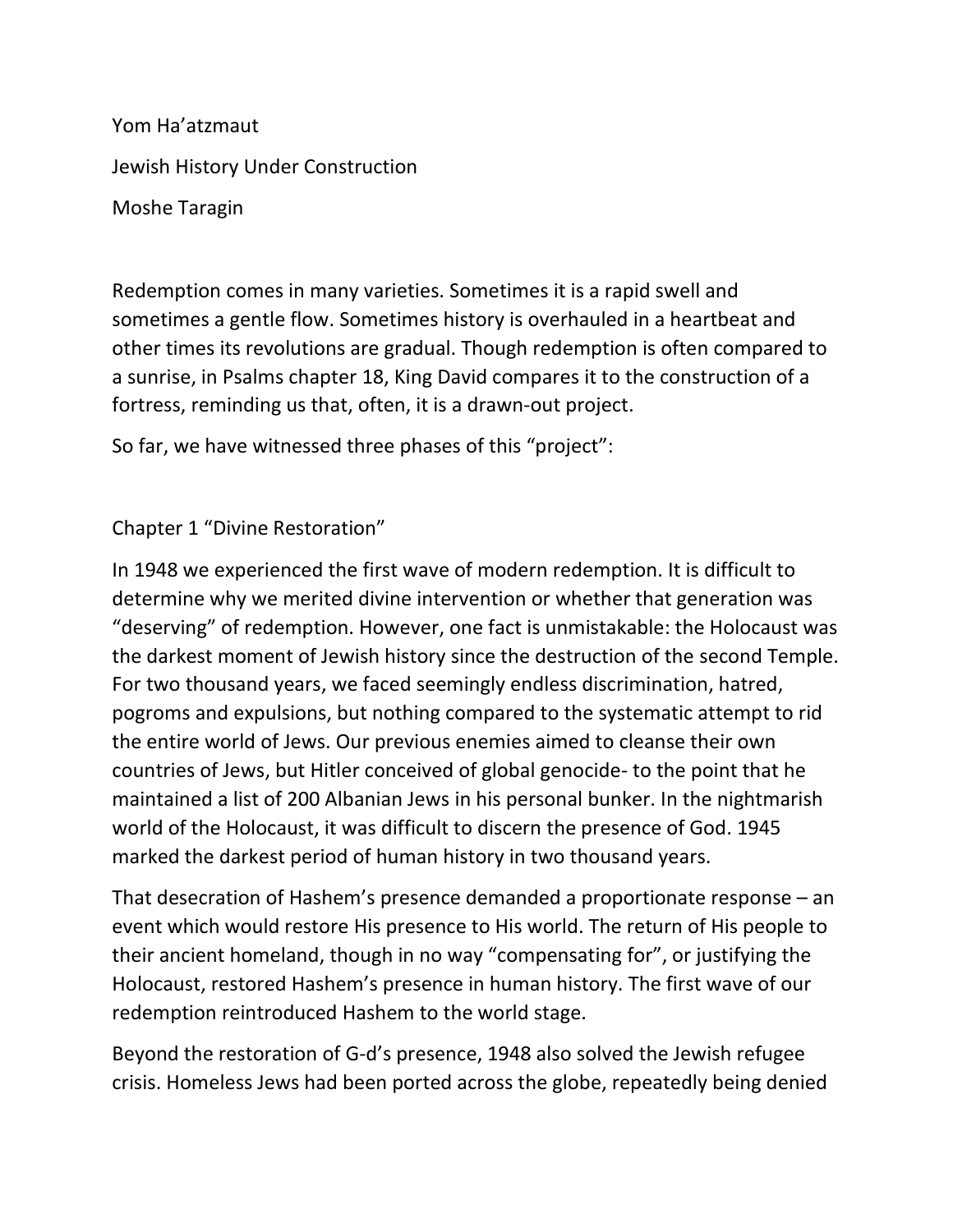entry into host countries. By 1948, we finally had a safe-haven of return, even if the majority of our people didn't return home.

Bizarrely, even geopolitical dynamics contributed to the foundation of our state. The state of Israel was confirmed by a UN vote driven by a two thirds majority. A two thirds majority was unimaginable during a Cold War era characterized by antagonism and animosity between the West and the Communist-dominated Eastern bloc. Who could imagine both blocs voting in unison to approve the state of Israel? Yet, miraculously diplomatic realities were realigned, as our path "home" was blazed by the hidden hand of Hashem operating within history.

## Chapter 2 - The Return to "History"

Nineteen years after our initial return, we experienced the second wave of redemption. In 1948 when Jews returned to Haifa and Tel Aviv the world didn't shudder. Our return in 1948 "solved" the practical refugee crisis and soothed the world's guilty post-Holocaust conscience. When Jews returned to Jerusalem and to the hinterlands of Judea and Samaria, the world took notice. 1967 announced that we had been restored to the historical stage, and that history was beginning to hurdle forward. Some nations celebrate our return while others are violently opposed. Either way, Jewish presence in Jerusalem isn't a "neutral" event. When God's chosen people return to the city in which humanity originated and in which, history will conclude - the entire world "notices".

However, it wasn't just the international community which took notice. Between 1948 and 1967, limited waves of Jews voyaged to the fledgling state. The Six-Day war and our return both to Jerusalem and to the surrounding "Biblical corridor", stoked the Jewish imagination. Both Aliyah and large-scale Jewish tourism to Israel became popular after 1967. Just as importantly, millions of Russian Jews, whose religious identity had been emasculated by the Communist regime, rediscovered their Jewish heritage and turned their rejuvenated hearts toward their homeland. In 1967, the second wave of redemption heralded the return of our people to history and beckoned worldwide Jewry back to their homeland.

## Chapter 3- The Past 30 Years

About thirty years ago, the third wave of redemption began. Despite the supernatural interventions of 1948 and the historical revitalization of 1967, the